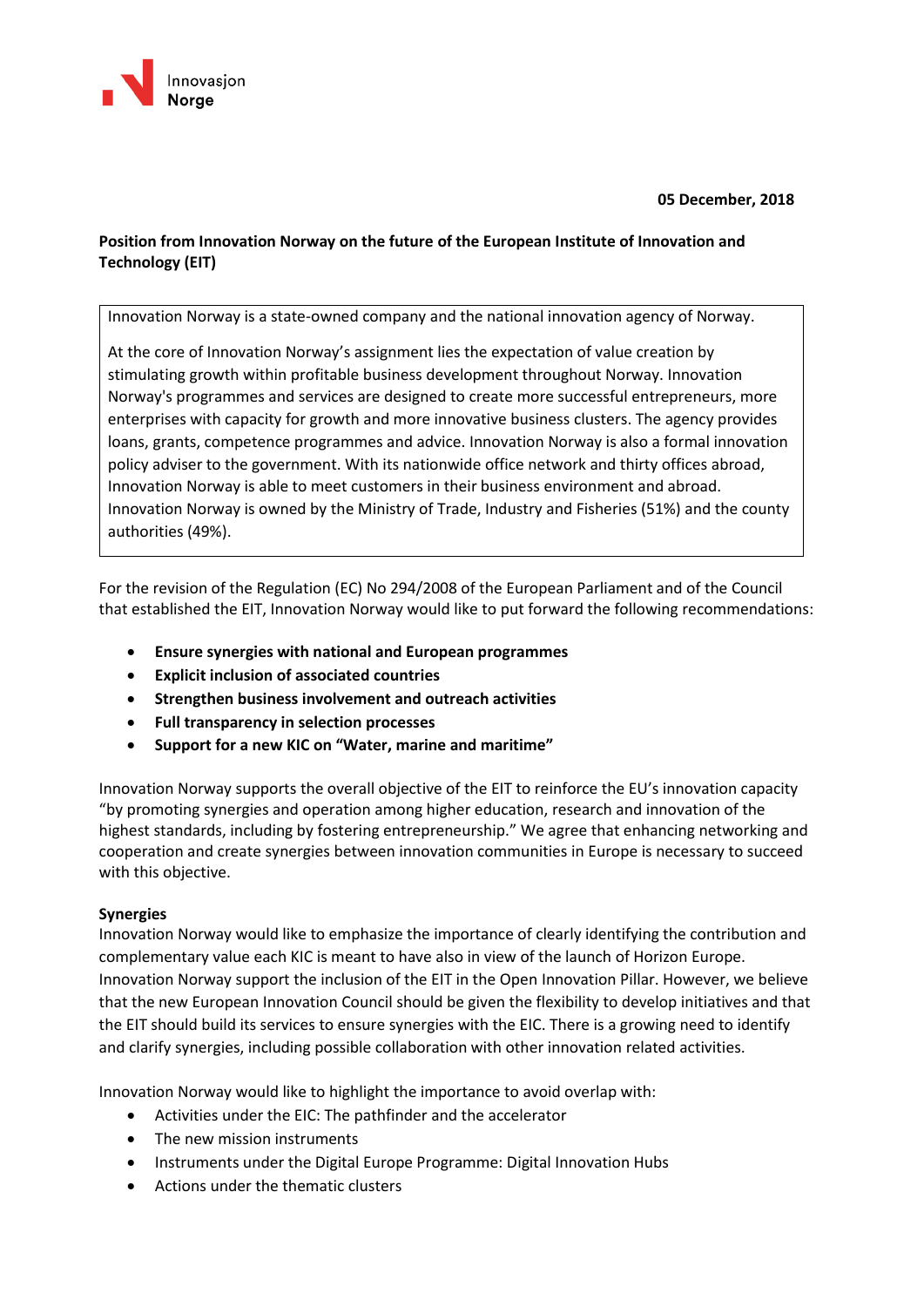# **The role of associated countries**

Innovation Norway stresses that the regulation should not refer only to "member states", but it should take into consideration countries that are associated to Horizon 2020. The table below suggests changes that avoid exclusion of states that are contributing financially to the program and that have the same participation rights as EU member states.

| From the regulation                                                                                                                                                                                                                                                                  | Suggested change                                                                                                                                                                                                                                                                                                 |
|--------------------------------------------------------------------------------------------------------------------------------------------------------------------------------------------------------------------------------------------------------------------------------------|------------------------------------------------------------------------------------------------------------------------------------------------------------------------------------------------------------------------------------------------------------------------------------------------------------------|
| Art. 5 (k) A meeting of the Stakeholder Forum<br>shall be convened at least once a year. Member<br>States' representatives shall meet in a special<br>configuration, () The special configuration of<br>Member States' representatives within the<br>Stakeholder Forum shall also () | Art. 5 (k) A meeting of the Stakeholder Forum<br>shall be convened at least once a year. Member<br>States' representatives shall meet in a special<br>configuration, () The special configuration of<br>Member States' and associated countries<br>representatives within the Stakeholder Forum<br>shall also () |
| Art. 5 (e) encourage the recognition in the<br>Member States of degrees and diplomas which<br>are awarded by higher education institutions<br>that are partner organisations and which may<br>be labelled EIT degrees and diplomas;                                                  | Art. 5 (e) encourage the recognition in the<br>Member States and associated countries of<br>degrees and diplomas which are awarded by<br>higher education institutions that are partner<br>organisations and which may be labelled EIT<br>degrees and diplomas;                                                  |
| Art. 7 (3) The minimum condition to form a KIC<br>is the participation of at least three partner<br>organisations, established in at least three<br>different Member States.                                                                                                         | Art. 7 (3) The minimum condition to form a KIC<br>is the participation of at least three partner<br>organisations, established in at least three<br>different Member States and associated<br>countries.                                                                                                         |
| Art. 7 (4) In addition to the condition set out in<br>paragraph 3, at least two thirds of the partner<br>organisations forming a KIC shall be established<br>in the Member States.                                                                                                   | Art. 7 (4) In addition to the condition set out in<br>paragraph 3, at least two thirds of the partner<br>organisations forming a KIC shall be established<br>in the Member States and associated countries.                                                                                                      |
| Art. 11) The EIT shall be a Community body and<br>shall have legal personality. In each of the<br>Member States, it shall enjoy the widest<br>possible legal capacity accorded to legal<br>persons under national legislation.                                                       | Art. 11) The EIT shall be a Community body and<br>shall have legal personality. In each of the Member<br>States and associated countries, it shall enjoy the<br>widest possible legal capacity accorded to legal<br>persons under national legislation.                                                          |